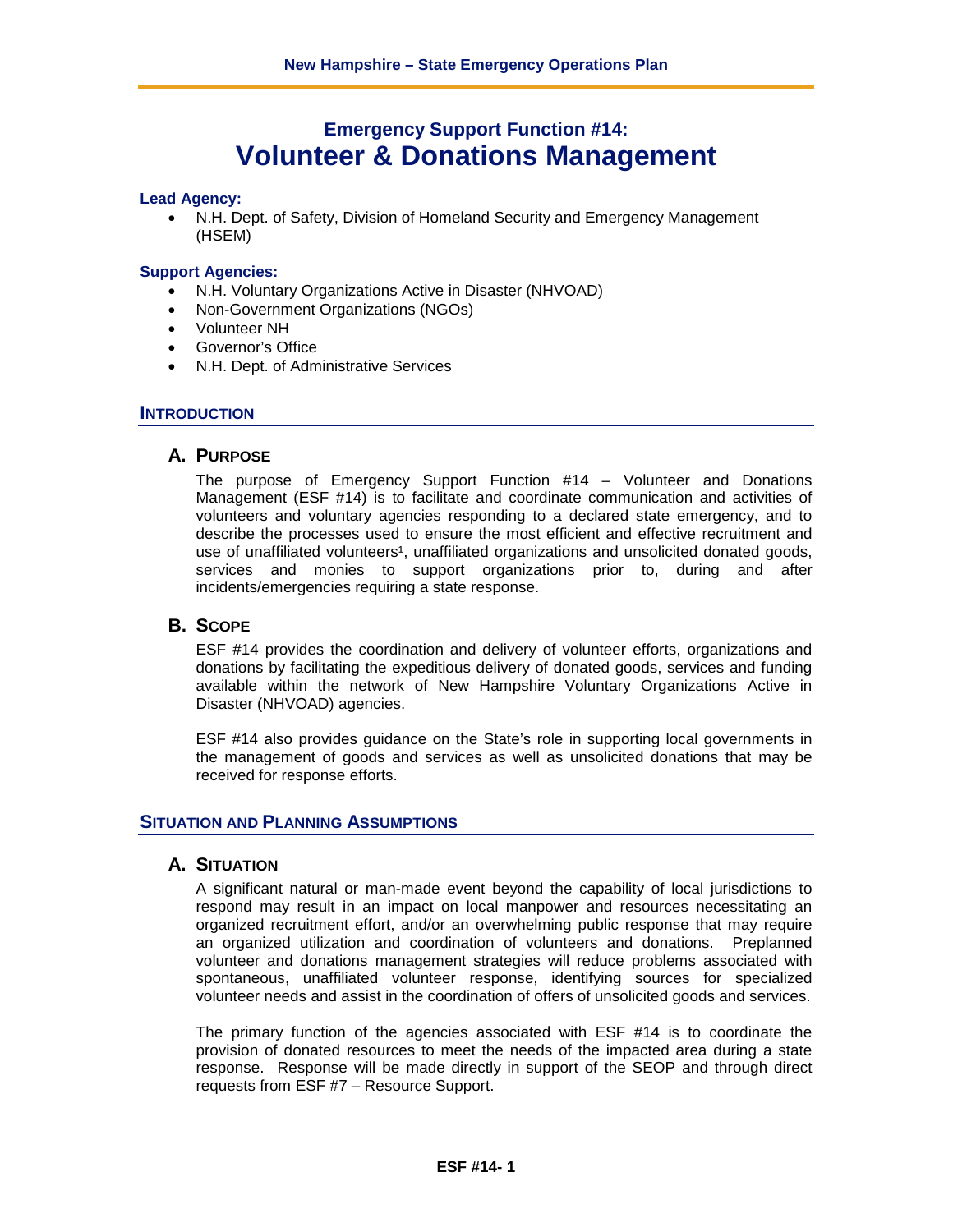The State of New Hampshire encourages local governments to coordinate with voluntary agencies, community and faith-based organizations, volunteer centers, and private-sector entities through local Citizen Corps Councils and local or Community Voluntary Organizations Active in Disasters (VOADs) to participate in preparedness activities, including planning, establishing appropriate roles and responsibilities, training, and exercising. Local governments have primary responsibility in coordinating their local resources and are encouraged to establish a structure responsible for receiving, recruiting, tasking, training and employing the full range of goods and services that may be donated and/or required during an emergency.

Private non-profit and private sector organizations that can provide a specific disasterrelated service to the State and local governments are encouraged to establish preincident operational agreements with local emergency management officials. At the State level, Volunteer NH*,* will attempt to provide pre-incident support through its NHVOAD membership to broker a match with the most appropriate ESF or response element for organizations with disaster services that are not currently affiliated with a specific ESF or Support Annex.

### **B. PLANNING ASSUMPTIONS**

- **1.** Once emergency conditions are known, individuals and relief organizations from inside and outside the impacted area will begin to collect materials, funds and supplies to assist the devastated area.
- **2.** Individuals and organizations will feel compelled to go to or donate to the area with offers of assistance. Similarly, the impact of the emergency will be such that current resources are overwhelmed and services will be sought from outside sources. When these situations occur, a need for an organized response is imperative. Multiple collection and distribution/staging areas may be required.
- **3.** Non-useful and unwanted donations can be expected. These items would include but are not limited to; unsorted or dirty clothing, used mattresses, highly perishable or outdated food products and worn out or cast-off items. To prevent an overabundance of these items, coordination through Volunteer NH is essential. In the event that these items need to be disposed of, the State of NH will assist in the provision for proper disposal.
- **4.** Local volunteer resources will experience a deficit in some, if not all areas. This will necessitate state and possibly federal assistance.
- **5.** The use of volunteer resources will not supplant available state resources.
- **6.** The State encourages donations from the general public to be made as cash to established, voluntary, faith-based, and/or community organizations providing services to disaster victims*,* such as Volunteer NH. Some agencies may have independent authority to accept gifts and/or services of volunteers that may be exercised independently by those agencies.
- **7.** The State encourages individuals interested in volunteering personal services to directly affiliate with a voluntary organization/agency of their choice or a local volunteer center and/or to participate through their local Citizen Corps program.
- **8.** Full use of existing volunteer and donations management resources at the local level is encouraged before seeking assistance of the state or federal governments.
- **9.** HSEM in conjunction with Volunteer NH will coordinate with other agencies in the solicitation and management of unaffiliated volunteers and donated goods/services in support of State efforts and will assist in identifying operational requirements for their effective use.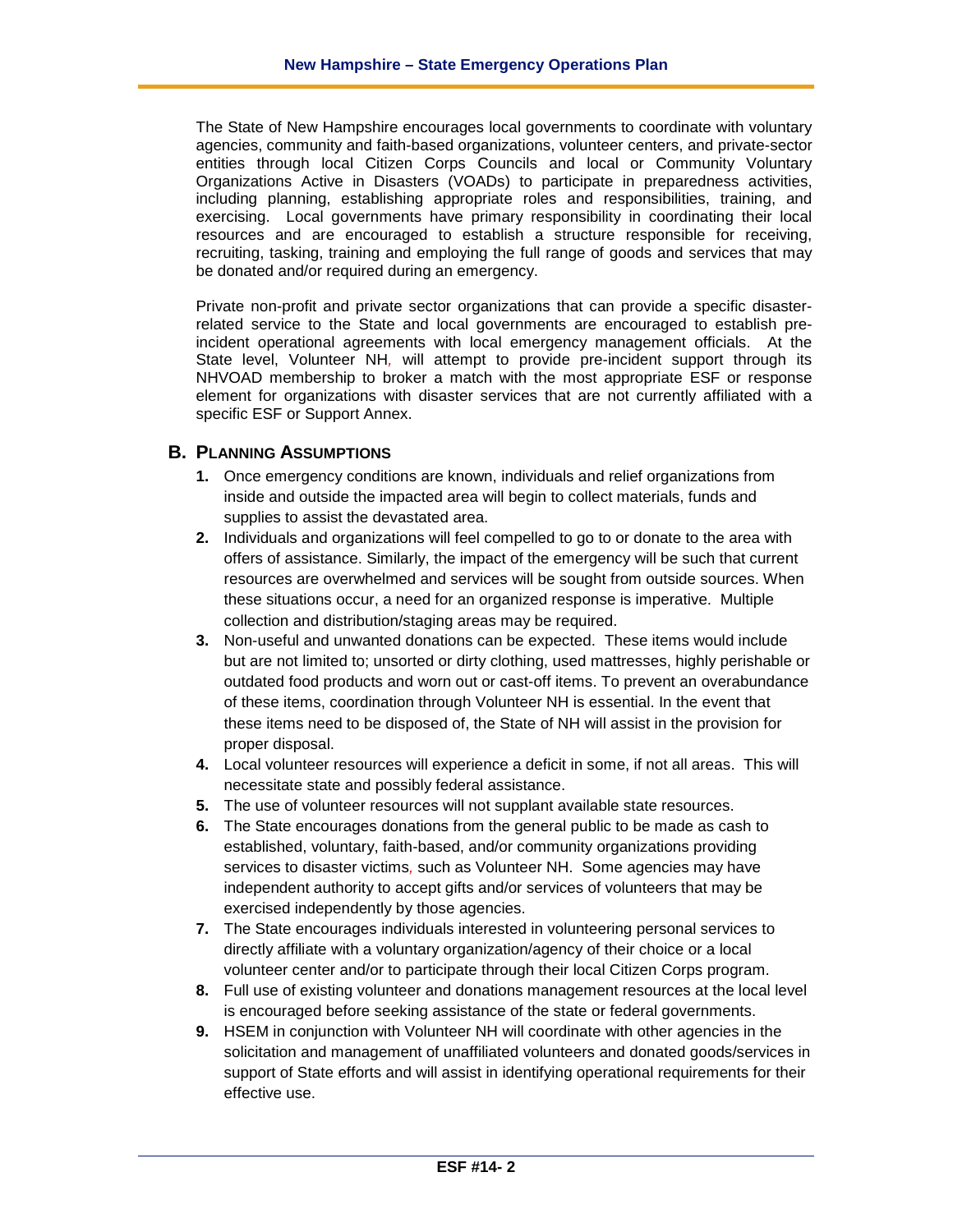- **10.** Coordination between those services offered in ESF #14 and the State Emergency Response will occur through relative ESFs and ESF #7.
- **11.** A system needs to be established for assuring acknowledgement of donations is made in a timely manner.
- **12.** Unaffiliated volunteers assigned to provide a service during the emergency must have adequate training and liability coverage prior to assignment.
- **13.** Under no circumstances will the donation of used mattresses, pharmaceutical supplies or other medicines be accepted from the general public through this ESFs activities.

### **CONCEPT OF OPERATIONS**

### **A. GENERAL**

- **1.** The primary function of ESF #14 is to coordinate the provision of donated resources, goods, funding and volunteers to meet the needs of the impacted area(s). A coordinating group comprised of voluntary organizations and State agencies will be activated to facilitate the provision of volunteers and donations based on assessed needs.
- **2.** HSEM in conjunction with Volunteer NH, as the primary agency, must ensure that through coordinated annual planning, all ESF #14 agencies will be:
	- a. Participating in review and revision of this Appendix;
	- b. Are sufficiently training and capable of fulfilling responsibilities of ESF #14 in the SEOC; and,
	- c. Coordinating, attending, and participating in meetings, training sessions, conferences and exercises.
- **3.** Developing, testing, and maintaining manual or automated listings of the following:
	- a. ESF #14 Agency emergency points of contact that may need to be contacted, and;
	- b. Available resources (human, facilities, etc.) from associated voluntary, interfaith and other NGO support agencies.
- **4.** Once ESF #14 is activated it will work with the SEOC Operations Officer in support of operations.
- **5.** Coordinating with ESF #7 and other ESF Primary/Lead Agencies, in keeping with their scope of work agreements, to serve as a source of information regarding the availability and potential availability of voluntary and donated resources. Coordinating with the Private Sector Support Annex for solicitation of goods from private sector sources.
- **6.** Coordinating the evaluation and performance of mission/task requests.
- **7.** Resourcing inventories, including volunteer support, will be made by using the National Incident Management System (NIMS) Typing, whenever possible. Status of committed and uncommitted resources will be tracked in WebEOC during activation of the SEOC.
- **8.** Unified Command is used to manage assets in the field due to the number and variety of government and private sector organizations that may be involved.

No single agency can manage donated goods and services. Upon notification of an emergency requiring the activation of the Emergency Operations Center or other significant State response, VNH will notify designated essential personnel, support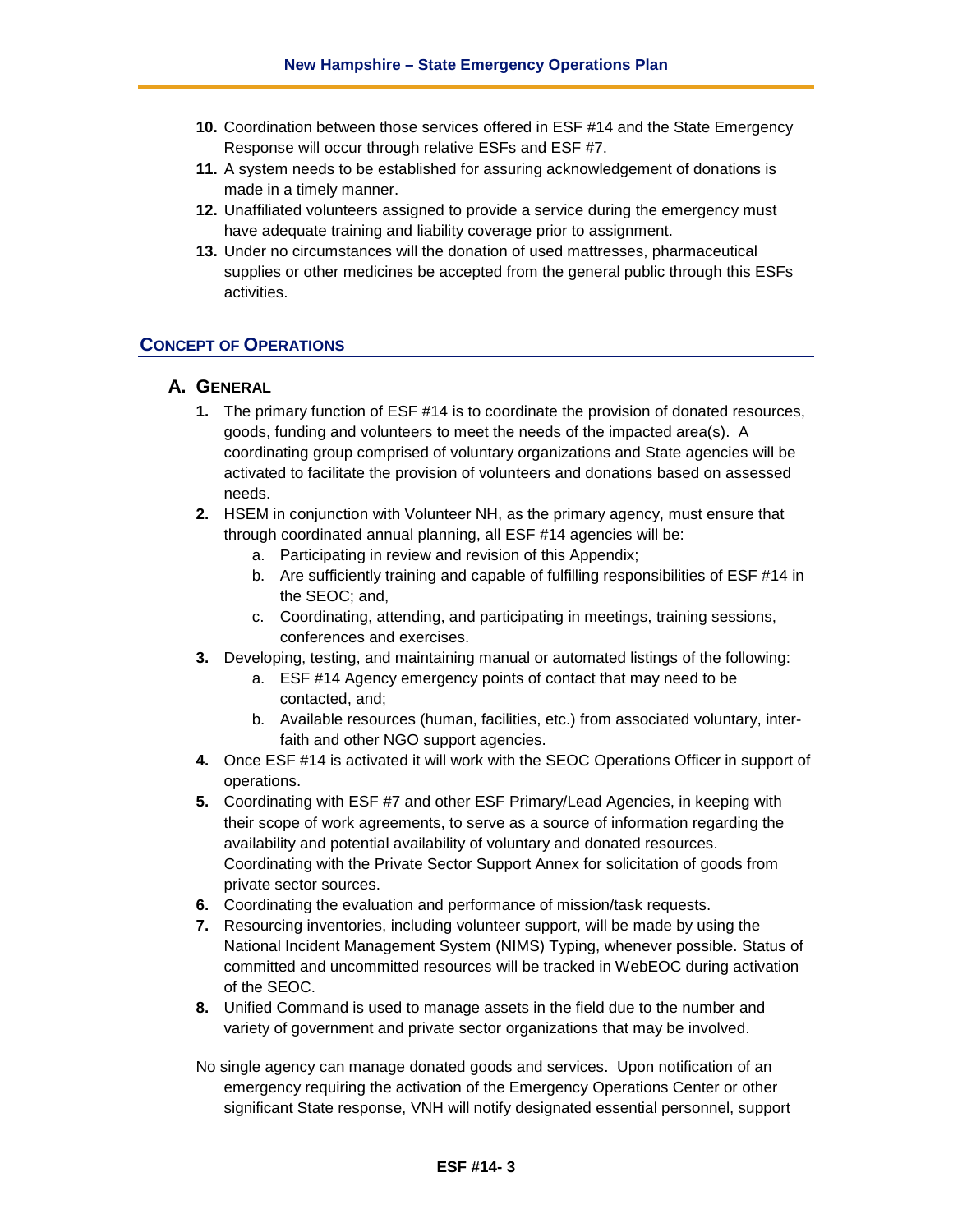agency representatives to implement the ESFs standard operating procedures/guides (SOPs/SOGs) to effectively manage emergent volunteers and donated goods and services. That response may involve:

- a. Other Emergency Support Functions (ESFs)
- b. State Agencies
- c. Non-State Agencies
- d. Federal Agencies
- e. Private sector organizations
- f. Faith Based Organizations

### **B. ORGANIZATION**

- **1. Organizational Chart (Command & Control):** ESF #14 shall function under the direction and control of the SEOC Logistics Chief. **(***See Organizational Chart in SEOP Base Plan. Chapter IV.4.d.)***.**
- **2. Operational Facilities/Sites/Activities**
	- a. **State Emergency Operations Center –** Upon activation of the SEOC, the Logistics Chief or the ESF #7 Support Lead Agency may request the presence of a representative of ESF #14 to report to the SEOC. Specific missions will be tasked to support the emergency response of the ESFs and other Support Annexes. In addition, unsolicited offers of goods and services may occur. ESF #14 should implement and maintain a system to coordinate, track and manage these offers and work through their member agencies and ESF #7 to best match requests to offers. The SEOC functions as the "clearinghouse" that is used to receive and "track" assigned missions, resources committed, resources available, needed support for resources committed, status and activities of other facilities activated by ESF #14, provide informational awareness to/from support agencies and many other matters necessary for an effective emergency operation.
	- b. **State Emergency Operations Center Mission Tasking -** The ESF #14 representative will assign request for assistance to their agency or agencies that have the most appropriate resources and expertise to accomplish the task. No agency should be tasked more than another to ensure a balance in "mission" tasking and to maximize the use of all available resources. Mission Tasks will be posted to WebEOC and reviewed periodically to assure the most up to date information is provided. HSEM in conjunction with Volunteer NH will activate AidMatrix for tracking needs and resources.
	- c. **Field Operations and Facilities –** The ESF #14 agencies may activate/operate in several facilities and/or operations outside of the SEOC. Since activation of these activities may occur during any of the phases in an event, the activation sequence should be prepared for and discussed with the ESF #7 representative in the first hours of an event. Such operations and/or facilities should include:
		- i. **Volunteer and Donations Hotline:** Receiving and processing offers of donated goods and volunteer services. The Hotline will also be providing information on acceptable donations and disaster relief organizations accepting various donations. The Hotline may be instituted as a "stand-alone" activity or incorporated into an existing information-based agency such as NH211. In the event that NH211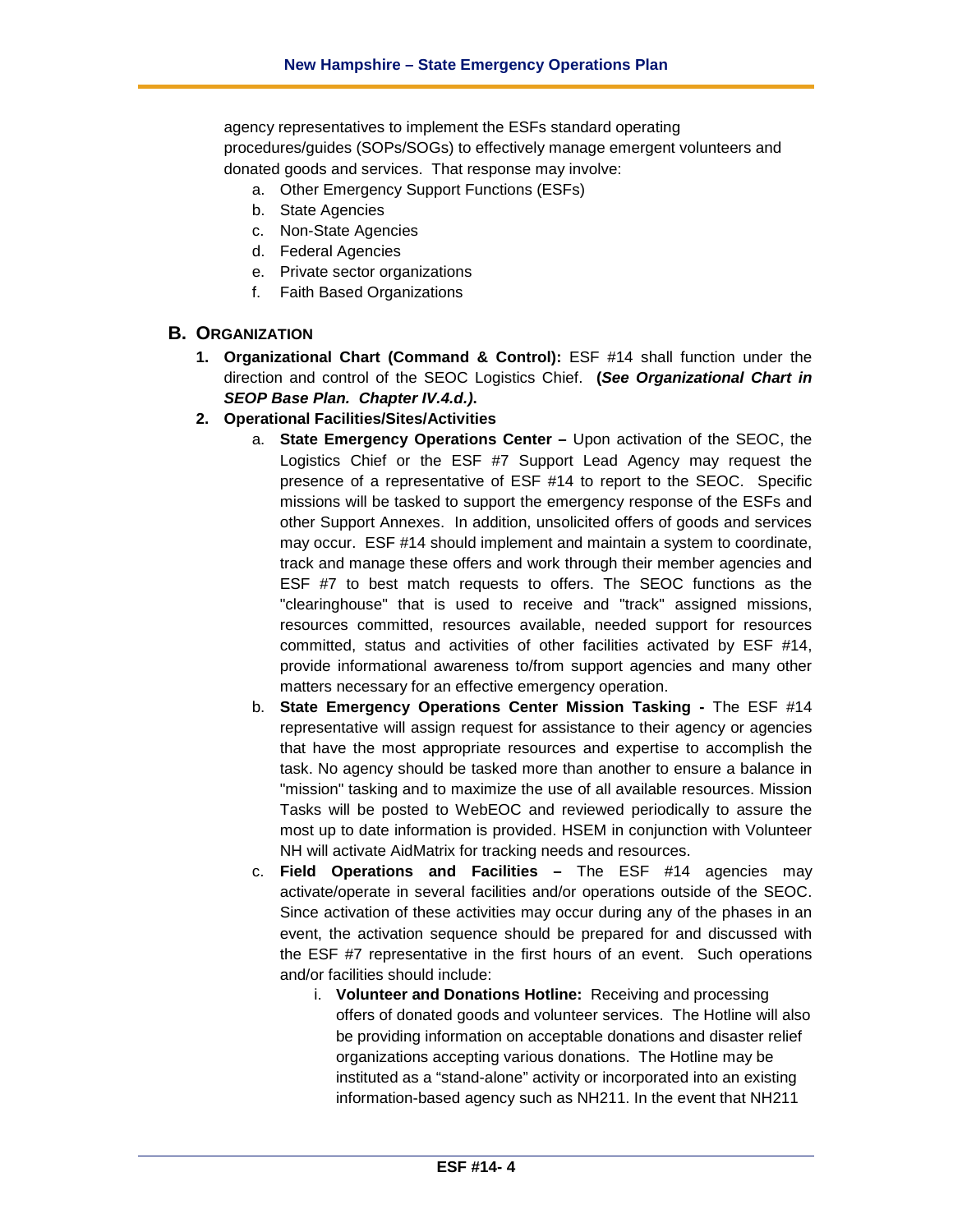cannot support this hotline, HSEM may provide a standalone 800 number for Volunteers and Donations.

- ii. **Volunteer and Donations Recruitment Operations:** Developing and implementing activities aimed at meeting requests for volunteer personnel and goods and services that are requested by local municipalities, ESF agencies and other Support Annexes. Recruiting and/or soliciting strategies will be formulated and carried out as appropriate. In some instances, requests can be met from existing member agencies/organizations and groups. When a solicitation or recruitment effort is launched that requires a general appeal, it will be coordinated with ESF #15 – Public Information as well as ESF #7. Activities will be based on current NHVOAD member and partner agencies' internal plans (as addressed in NHVOAD SOP).
- iii. **Donations Warehouse and Resource Staging Area:** The State of New Hampshire will help coordinate the identification of primary and secondary buildings for use during a disaster. The State will attempt to enter into agreements with as many properties as deemed necessary. Volunteer NH will enter into an agreement with the Seventh Day Adventists to manage the day to day operations and management of the warehouse. Activating and deactivating of such facilities will be based upon the probability and volume of needs during and following the emergency event. ESF #7 may be requested to provide temporary supervision and staff dependent on ESF #14 agencies' availability. ESF #7 and/or other relevant ESF Support Annexes may also be instrumental in identifying and securing such facilities.

The Warehouse should have the ability to receive solicited and unsolicited donations. Unsolicited shipments may be directed to a staging area for inspection, inventory, acceptance, and delayed unloading, so as not to interrupt any scheduled donations. Sorting will determine whether items are usable or not. Unusable items may be turned away or will be discarded according to any required regulations/laws.

- iv. **Emergency Volunteer Center:** This site serves a location to effectively and efficiently process and register unaffiliated volunteers and to match their skills to agencies needing assistance in response to an emergency.
- d. **Federal Resources -** When ESF #14 foresees or has a need for resources not otherwise available, action will be taken to secure such resources through the *National Response Framework* (NRF) or some other federal source.
- e. **Contracts and Contractors -** Agency(ies) contracts may be utilized or access to State of New Hampshire or private sector contracts may be made through coordination with ESF #7.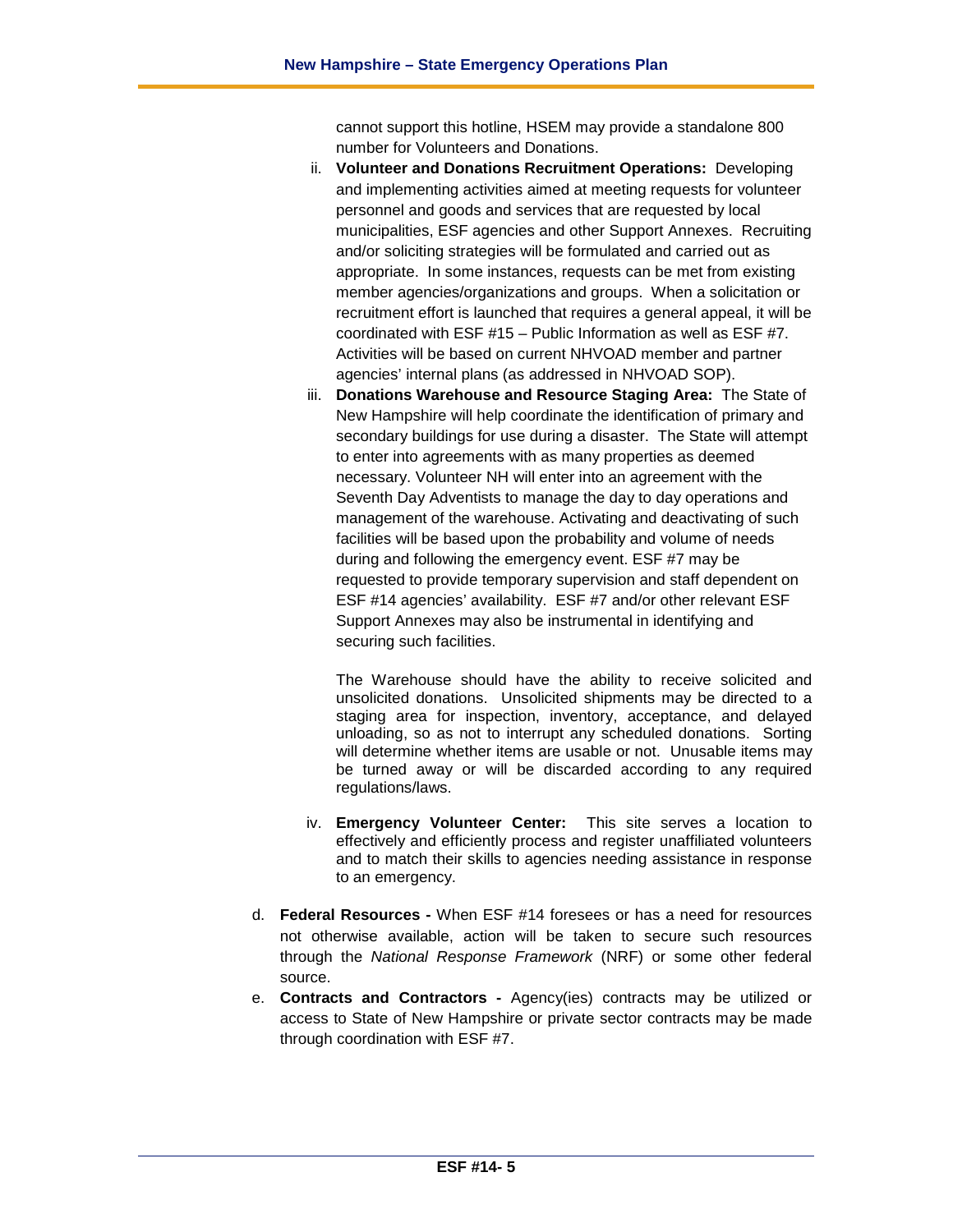# **PHASED ACTIVITIES**

### **A. PREPAREDNESS ACTIVITIES**

- **1.** Reviewing and updating of this Appendix on an annual basis.
- **2.** Reviewing member/support agency missions, capabilities and resources on a set basis. Maintaining up-to-date listings from each, including current points of contact.
- **3.** Developing staffing rosters to be utilized during SEOC activations and assure adequate training is provided to personnel to serve as representative in SEOC for extended periods of time.
- **4.** Maintaining MOUs/LOAs as appropriate.
- **5.** Reviewing any After-Action Reports or other documents to determine potential needs from this Appendix that may be made during an emergency including facility needs.
- **6.** Providing donations management related and other appropriate training in order to fulfill responsibilities outlined in this Appendix.
- **7.** Participating, as requested, in HSEEP-compliant trainings and exercises.
- **8.** Identifying processes for volunteer recruitment, donation receipt, tracking and acknowledgement.
- **9.** Annually reviewing the Department of Homeland Security Core Capabilities and integrating tasks as appropriate.
- **10.** Supporting ESF #14 personnel should integrate NIMS principles in all planning.

### **B. RESPONSE ACTIVITIES**

- **1.** Assigning and scheduling sufficient personnel to cover an activation of the SEOC for an extended period of time. Providing updates and briefings for any new personnel reporting for duty. Maintaining and updating WebEOC as appropriate for all ESF #14 activities. Upon activation, the ESF #14 representative will implement existing operating procedures and cooperating agency notifications as outlined in its existing SOPs.
- **2.** The EOC Liaison Officer and ESF #14 representative will be determining volunteer and donation needs and seek/arrange for available resources to the best of their capabilities.
- **3.** Generating information to be included in SEOC briefings, situation reports, and/or action plans.
- **4.** Maintaining accurate records of all volunteers utilized.
- **5.** Preparing for the arrival of, and coordinating with, FEMA Volunteers and Donations Management personnel, if appropriate.
- **6.** Preparing and maintaining appropriate documents and systems in carrying out responsibilities, including tracking of resources, recruitment activities, etc.
- **7.** In cooperation with relative ESF Support Annexes, providing input on probability and time period of the recovery phase for the event and on an "After-Action Report" for ESF #14 activities.

# **C. RECOVERY ACTIVITIES:**

- **1.** Once recovery efforts have been initiated, ESF #14 will assist, coordinate, and facilitate volunteer and donation needs. Those requirements would include but are not limited to personnel, funds, and donated items.
- **2.** Coordinating with other relative ESF and agencies to help meet unmet needs resulting from the disaster.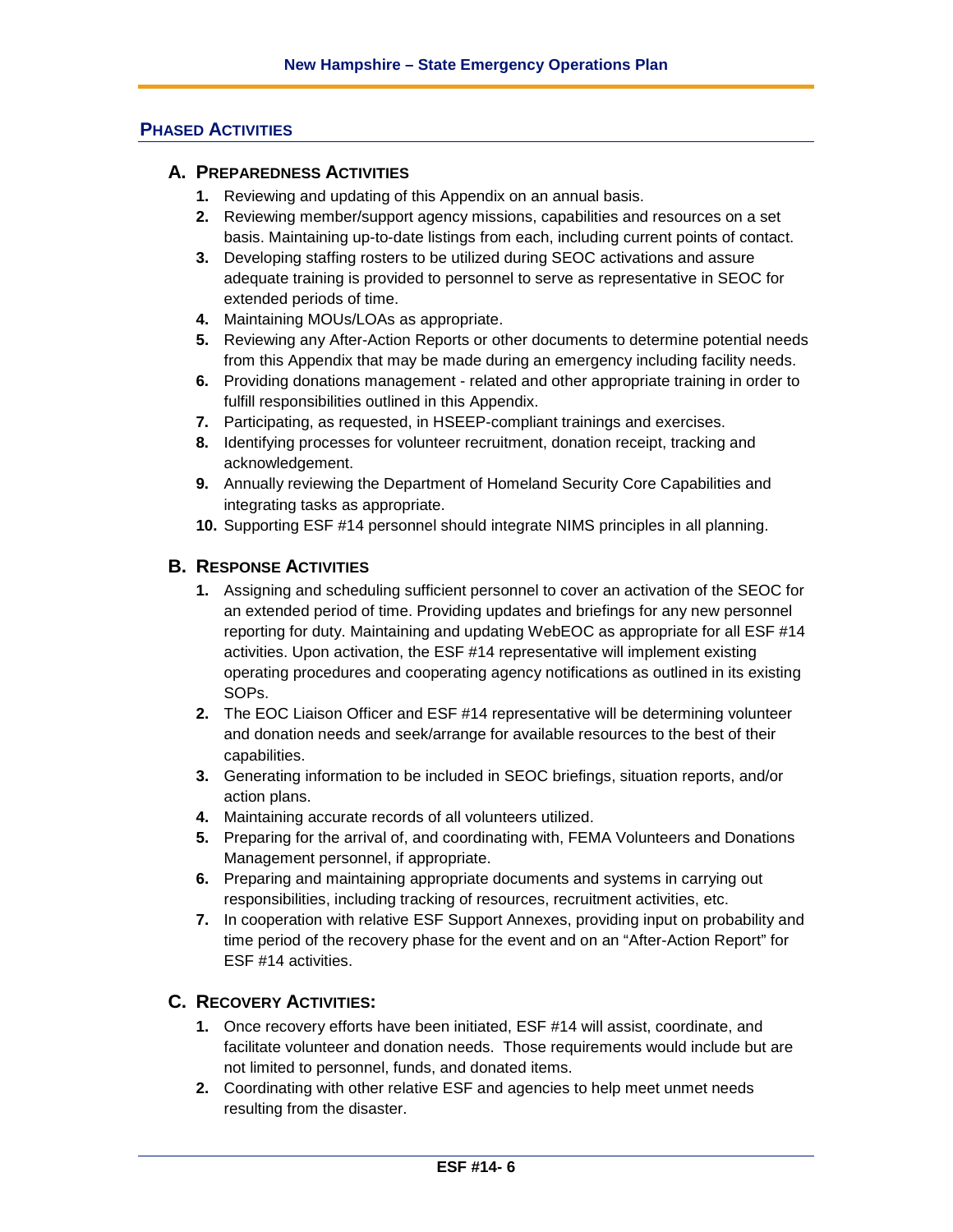- **3.** Generating information to be included in SEOC briefings, situation reports, and/or action plans.
- **4.** Identifying and tracking any lost or damaged equipment and record any personnel injuries or equipment accidents.
- **5.** If mitigation and/or redevelopment phase is probable, start pre-planning actions with agency, State, and/or federal officials. Continuing to provide input on development of the "After-Action Report".
- **6.** Continuing the acknowledgement process for donations received. Tracking the source and type of donations and including them on resource lists for future activations.

# **D. MITIGATION**

- **1.** Providing updates and briefings for any new personnel reporting for or assigned to ESF #14 activities. Maintaining and updating WebEOC, as appropriate.
- **2.** Evaluating the probability and time period of the mitigation and/or redevelopment phase for the event. Collaborating with Long-term recovery agencies regarding mitigation and/or redevelopment activities that may need ESF #14 assistance. Requesting support for mitigation and/or redevelopment activities that may begin before SEOC deactivation and continue for several months.
- **3.** Supporting requests and directives resulting for the Governor and/or FEMA concerning mitigation and/or redevelopment activities. Probable requests and directives include establishing review and study teams, supporting local government contracting for mitigation and/or redevelopment needs, and other similar professional, technical, and administrative activities.
- **4.** Generating information to be included in SEOC briefings, situation reports, and/or action plans.
- **5.** Continuing to provide input on the "After-Action Report" and incorporating any changes as appropriate.

# **ROLES & RESPONSIBILITIES**

### **A. ACTIVITIES ASSOCIATED WITH FUNCTION:**

- **1.** All coordinating and cooperating agencies will provide available, trained personnel to serve as representatives in the SEOC. Maintaining and updating WebEOC as needed.
- **2.** Establishing mechanisms and strategies to enhance the recruitment, registration, tracking, training, task-matching and provision of liability coverage for unaffiliated volunteers utilized during an activation of this Appendix.
- **3.** Recommending potential facility/area needs and recommending appropriate actions to secure these sites, including manpower needed to adequately staff them as the incident warrants and as requests are made.
- **4.** All personnel have access to their agency's available and obtainable resources. The committed and uncommitted status of such resources is continuously tracked during an activation of the SEOC. All personnel have access to appropriate records and data that may be needed for a volunteers and donation management response (i.e., letters of agreements, memorandums of understanding, resource and capabilities listings, mission statements, etc).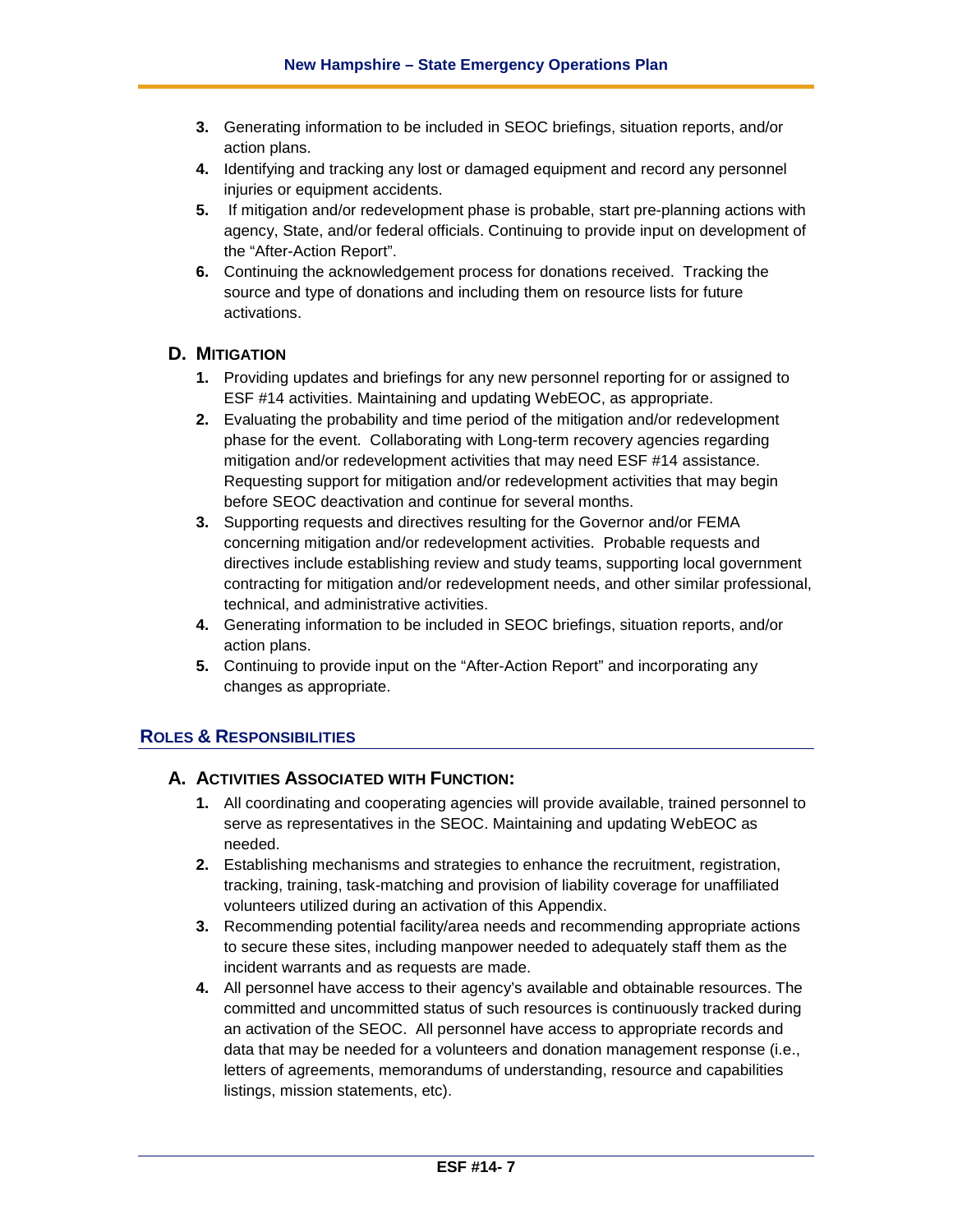- **5.** Participating in the evaluation, prioritization and mission assignment of ESF #14 resource requests submitted to the SEOC. Supporting requests through available resources of cooperating agencies and other potential sources, including resources that are available through associations, compacts, other agency divisions or offices, and/or FEMA.
- **6.** Supporting the development of situation reports and action plans during activation of the SEOC. Maintaining updated information and providing as appropriate to ESF #7 and other relative ESFs as well as WebEOC.
- **7.** Assisting in the evaluation of human resource and asset needs of the impacted populations. Providing input on impact assessments in the threatened and/or impacted area and request personnel for response and recovery work, as appropriate.
- **8.** Participating as appropriate and as requested, in HSEEP-compliant drills and exercises.
- **9.** Assuring all Support Agency "lead personnel" (those who will play supervisory or directive roles, including SEOC representatives) are trained in NIMS and receiving other appropriate training.
- **10.** Maintaining position logs in WebEOC, providing appropriate and pertinent information.
- **11.** Assisting in the development of a plan for appropriate disposal of all unwanted/unused donations.
- **12.** Developing and implementing a system for the timely acknowledgement to donors during an emergency situation in which ESF #14 is activated.
- **13.** Reviewing and updating Mission Tasking on regular basis.
- **14.** Providing Subject Matter Experts (SME's) as requested to support emergency response activities, as requested and appropriate.

### **B. AGENCY SPECIFIC**

- **1. Lead Agency: HSEM**
	- a. Supporting the overall administration, management, planning, training, preparedness, response, recovery, and mitigation/redevelopment activities.
	- b. Working with the Safety Office to assure worker safety.
	- c. Assigning personnel to the ESF #14 duty schedule at the SEOC, as requested. Maintaining position logs and mission tasking in WebEOC. Ensuring ESF #7 is kept appraised of all ESF #14 activity during activation.
	- d. Providing and maintaining up to date points of contact for all cooperating agencies and resources. Assuring ESF #7 has current contact information for VolunteerNH in case of activation.
	- e. Assuring agreements (mutual aid, MOUs, LOAs) are in place and maintained, either directly or through cooperating agencies, to fulfill ESF #14 mission.
	- f. Assisting personnel, either within VolunteerNH or within cooperating agencies, with appropriate training to fulfill the ESF #14 responsibilities and missions.
	- g. Hold periodic meetings with cooperating agencies to assure ESF #14 Appendix is reviewed and updated, as appropriate, and that cooperating agencies understand the roles and responsibilities contained within.
	- h. Ensuring participation by ESF #14 in HSEEP-compliant drills and exercises, as appropriate and as requested.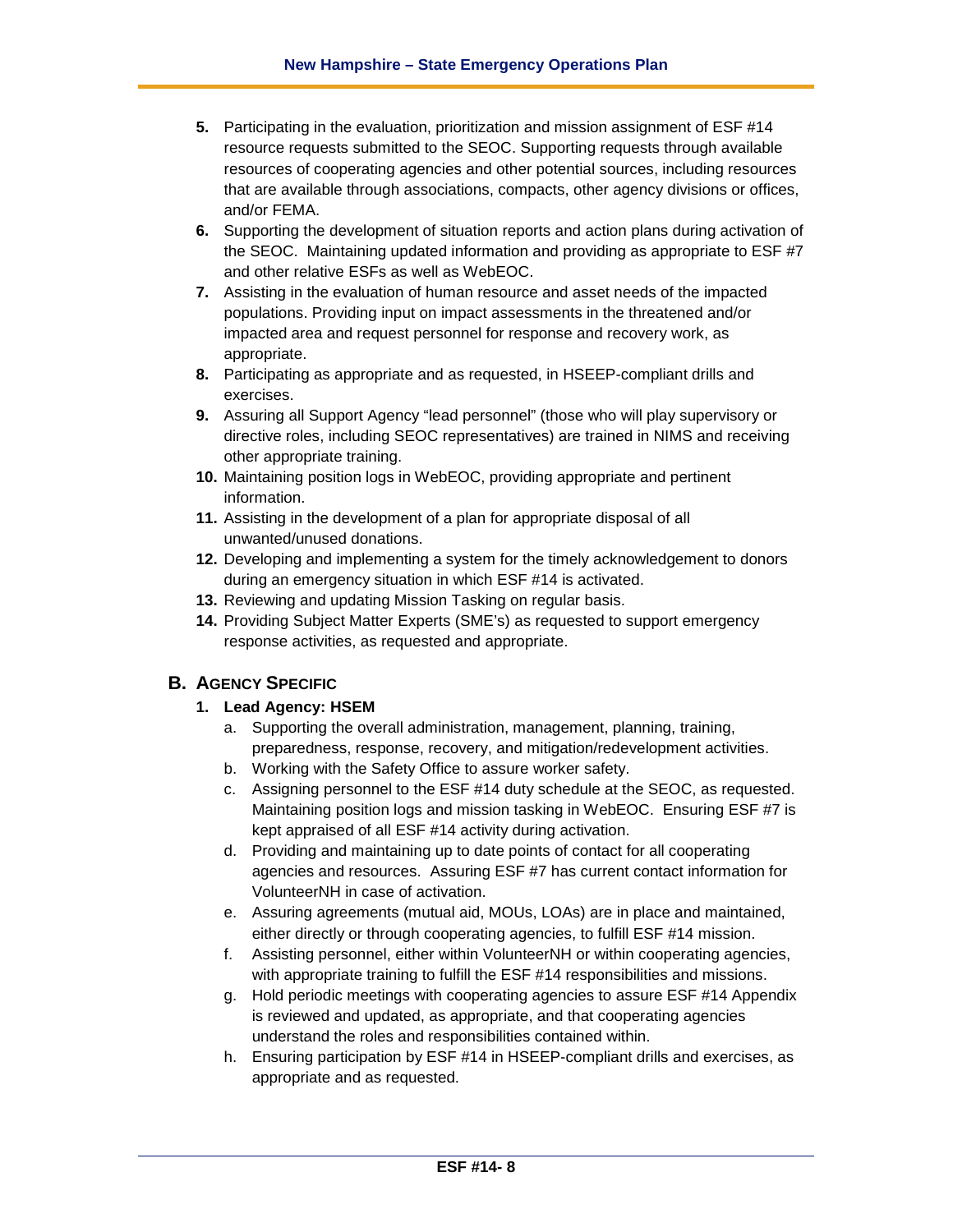- i. Working with cooperating agencies, ensure plans and strategies are in place prior to an emergency to effectively and efficiently carry out roles and responsibilities.
- j. Ensuring that all documents and appropriate records are maintained within WebEOC, reflecting activities during activations.
- k. Ensuring the development and review of the "After-Action Report" for activities by ESF #14 during activation. Incorporate into plans and strategies for future activations.

### **2. Supporting Agency: Volunteer NH**

- a. **Other Components/Agencies/Organizations:** Participating in the fulfillment of and activities associated with ESF #14 missions and tasks, including the provision of personnel and resources.
- b. Assuring the Coordinating Agency has current point of contact information for agencies.
- c. Assisting in the identification of resources (including facilities) that may be needed for carrying out responsibilities during activation.
- d. Providing SMEs and personnel to help develop, implement and support activities and strategies associated with ESF #14.
- e. Ensuring the Coordinating Agency is aware of appropriate MOUs, LOAs and other support resources that are available through their agency/organization.
- f. Providing and ensuring appropriate training, recording, tracking and other appropriate activities are in place prior to activation.
- g. Providing the appropriate training of and liability coverage for all agency affiliated volunteers and staff during activations.
- h. Participating in HSEEP-compliant drills and exercises.
- i. Assisting the Coordinating Agency in the development of the After-Action Report and incorporating the strategies and procedures for future activations.

### **C. COORDINATION WITH OTHER EMERGENCY SUPPORT FUNCTIONS:**

All Support Annex agencies will coordinate, as appropriate, with relative ESF Support Annexes (through ESF #7) by:

- **1.** Notifying partnering agencies of available resources and capabilities;
- **2.** Providing availability of subject matter experts for specialized requirements;
- **3.** Providing available resources, capabilities and personnel for assisting ESFs and other Support Agencies in fulfilling their missions; and,
- **4.** Notifying any pertinent information that may impact the ability of the appropriate ESF to carry out their missions/tasks.

# **D. SEOP HAZARD-SPECIFIC INCIDENT ANNEXES WITH ESF #14 RESPONSIBILITIES:**

- Terrorism
- Radiological Incident at Nuclear Power Plant
- Hazardous Materials
- Public Health Emergency

# **FEDERAL RESPONSE INTERFACE/STATE & INTERNATIONAL MUTUAL AID**

When Volunteer and Donation activities exceed the capability of the State, with the approval of the Governor, the ESF #14 Lead Agency will coordinate activities with the lead Federal Agency for Volunteer and Donations under the provisions of the National Response Framework (NRF).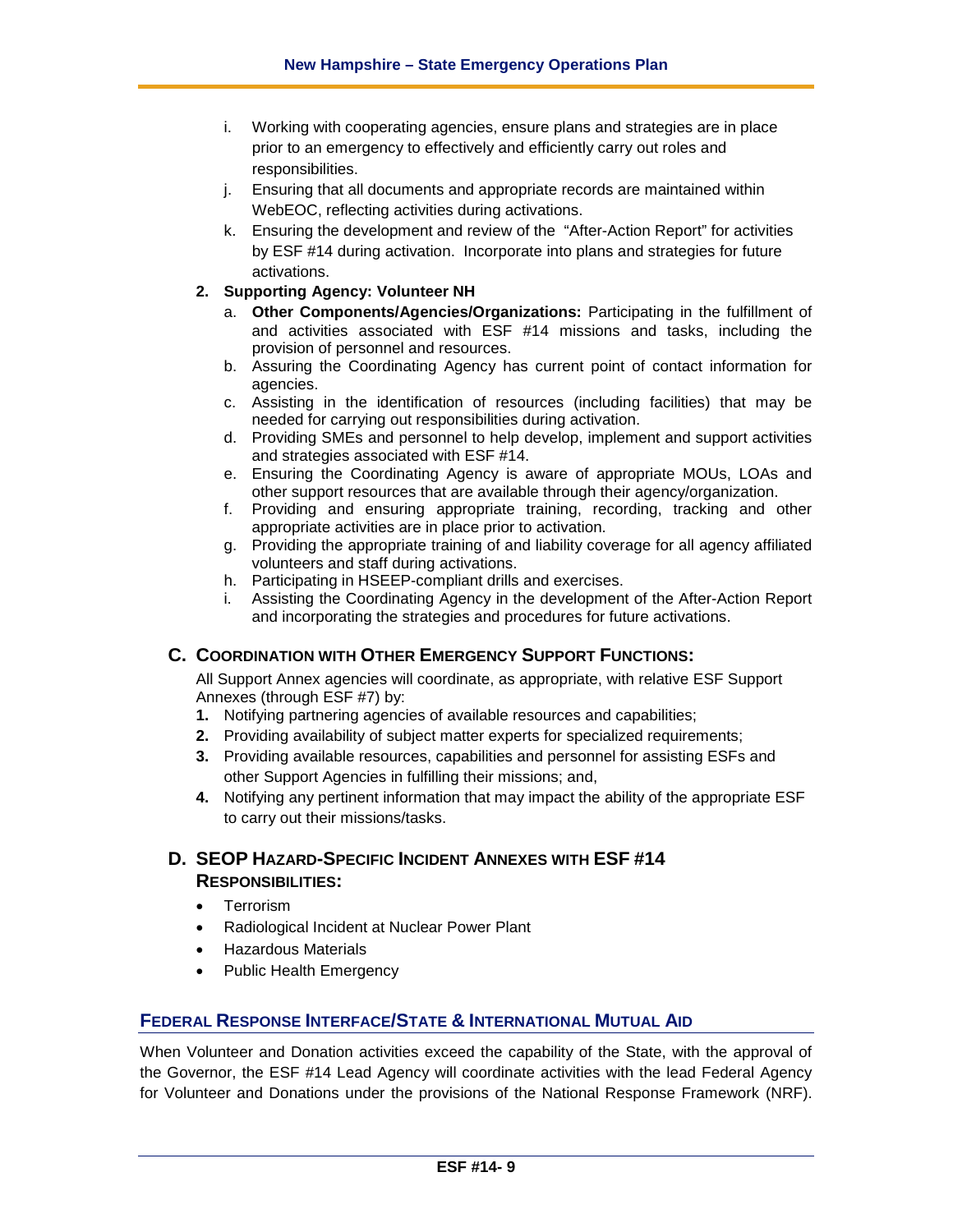State and International Mutual Aid Agreements (EMAC/IEMAC) may also be activated as the situation warrants.

### **ADMINISTRATION AND LOGISTICS**

### **A. POLICIES:**

- **1.** All agency and ESF #14 Plans provide for administrative and logistical support necessary to maintain a 24-hour, 7 day a week sustained operation.
- **2.** Administrative and logistical support of operational field elements is the responsibility of each participating agency.
- **3.** Provision is made by each participating agency to record and document all resources used in support of the emergency operation and provide such information to the Finance and Administration Section for consolidation and recording.
- **4.** Participating agencies will be notified when threshold levels are reached for implementation of any federal assistance programs or requests from mutual aid compacts.

### **B. NOTIFICATION AND REPORTING:**

### **1. Notification**

- a. The N.H. State Police, a municipality or State Agency will notify HSEM that an incident has occurred, or has the potential to occur, that threatens or impacts an area of New Hampshire. HSEM will gather information for on-going situational awareness and notify ESFs, as appropriate.
- b. HSEM personnel will make the decision to activate the SEOC and determine level of activation.
- c. If SEOC activation is determined to be necessary, the HSEM Agency Liaison will notify the ESF Lead Agency of the activation and request designated personnel to report to the SEOC or to remain on stand-by.
- d. The Lead Agency will then notify the appropriate ESF Support Agencies and Support Annexes and determine coverage/duty roster needs for the Support Agency presence in the SEOC. The ESF may also determine that Support Annex activations may occur outside the SEOC and determine how contact with the Coordinating Agency will occur and be maintained. The State disaster management software will be utilized to provide continuous situational awareness.
- e. All ESF #14 Support agencies will make appropriate notifications to their appropriate regions, districts or local offices.
- f. The above notification process will be utilized for all phases of activation and activities in which the ESF #14 will be involved.

#### **2. Event Reporting**

- a. Event and position logs should be maintained by each ESF #14 agency in sufficient detail to provide historical data on activities taken during the event.
- b. Agencies are also expected to keep their Coordinating Agency updated upon all activities and actions.
- c. The Coordinating Agency will be responsible for making periodic reports to their respective ESF Lead Agency during the event and assure they are properly documented.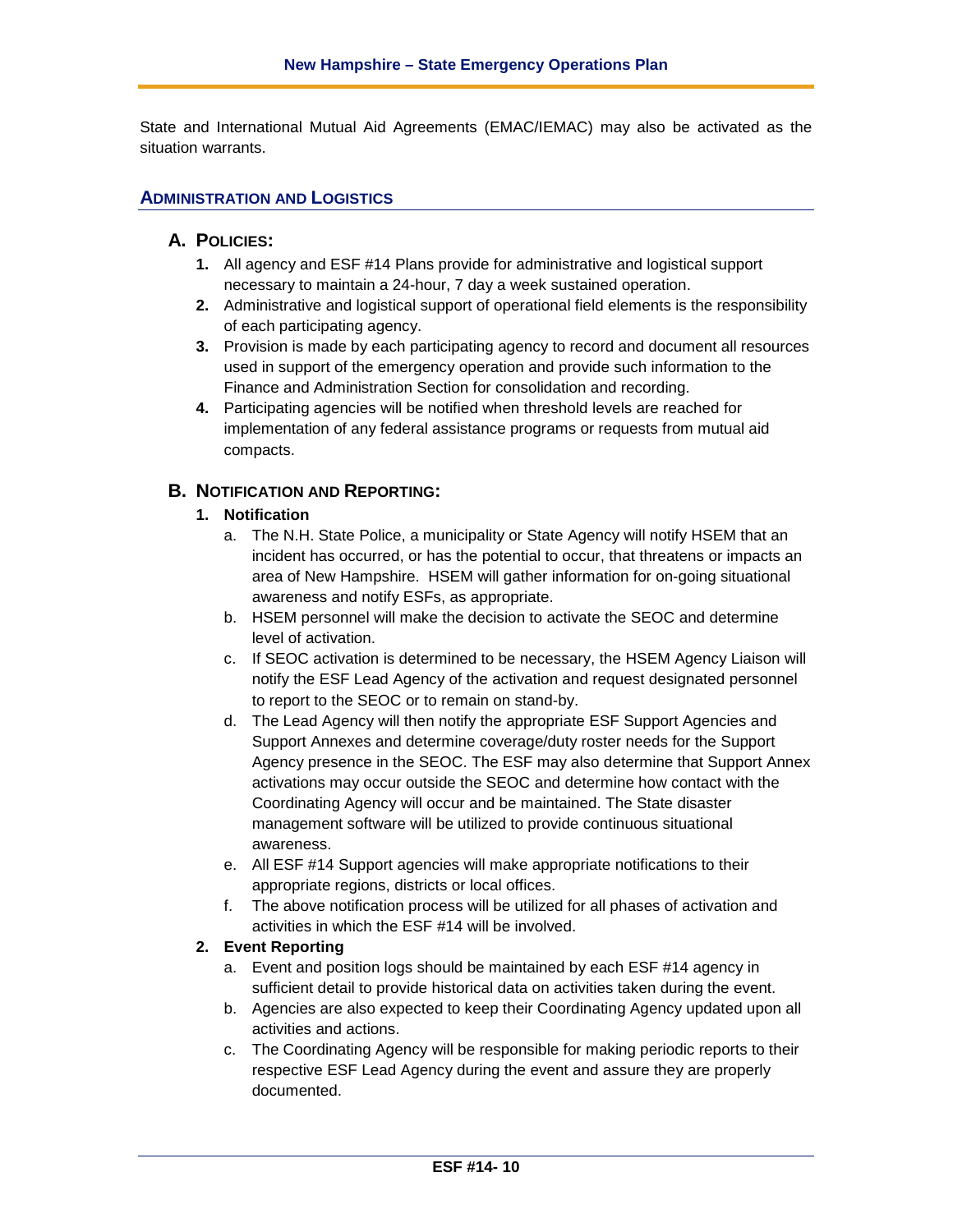d. All financial reporting will be done through the ESF Lead Agency on behalf of their support agencies. All financial management documents must comply with standard accounting procedures and applicable agency, State and Federal guidelines, rules, standards and laws.

#### **3. Agreements/MOUs, etc.**

Coordinating and Cooperating Agencies will maintain up-to-date agreements and Memorandums of Understanding, Letters of Agreement (MOU/LOA) with various other agencies, regions, states or countries, as appropriate. Each agency is responsible for keeping these documents updated and with appropriate points of contact. Cooperating Agencies should keep the Coordinating Agency informed of any such agreements which may impact resources or capabilities during an emergency incident. Coordinating Agencies should notify their respective ESF Lead Agency of the existence and content of such agreements. The State of New Hampshire also maintains agreements and mutual aid compacts on behalf of the entire SRO. These may be activated as the situation warrants.

### **DEVELOPMENT, MAINTENANCE AND IMPLEMENTATION OF ESF/SEOP**

### **A. RESPONSIBILITIES**

Development, maintenance and implementation of this Appendix rest with the Coordinating Agency in consultation and collaboration with the Cooperating Agencies. The appropriate ESF Lead Agency should also be informed of any changes or additions recommended or made.

#### **B. CORRECTIVE ACTIONS**

Following each activation, exercise, etc. in which this Appendix has been activated, an After-Action Report should be conducted by the Coordinating Agency with the appropriate Cooperating Agencies. A Corrective Action/Improvement Plan should be developed and incorporated into the ESF #14 response activities when updated. The appropriate ESF Lead Agency should be informed of any such developments or incorporations into the Support Annex.

### **C. UPDATING & REVISION PROCEDURES**

The primary responsibility for the development and overall maintenance of the SEOP belongs to HSEM. Assistance and input will be sought from all ESFs and Support Annex agencies.

Updating and maintenance of this Appendix rests with the Coordinating Agency in consultation with their appropriate ESF Lead agency. Coordination, input and assistance should be sought from all the agencies involved in ESF #14 activities. An annual review of the Appendix should be conducted with information provided to HSEM for incorporation into the next SEOP scheduled update. This does not preclude the incorporation of any changes immediately into the Appendix. If information collected is of serious enough nature to require immediate revision, HSEM will produce such a revision of the SEOP ahead of schedule.

### **I. ATTACHMENTS**

### **A. PLANS**

- **1.** State Hazard Mitigation Plan
- **2.** Emergency Volunteer Center Plan DRAFT